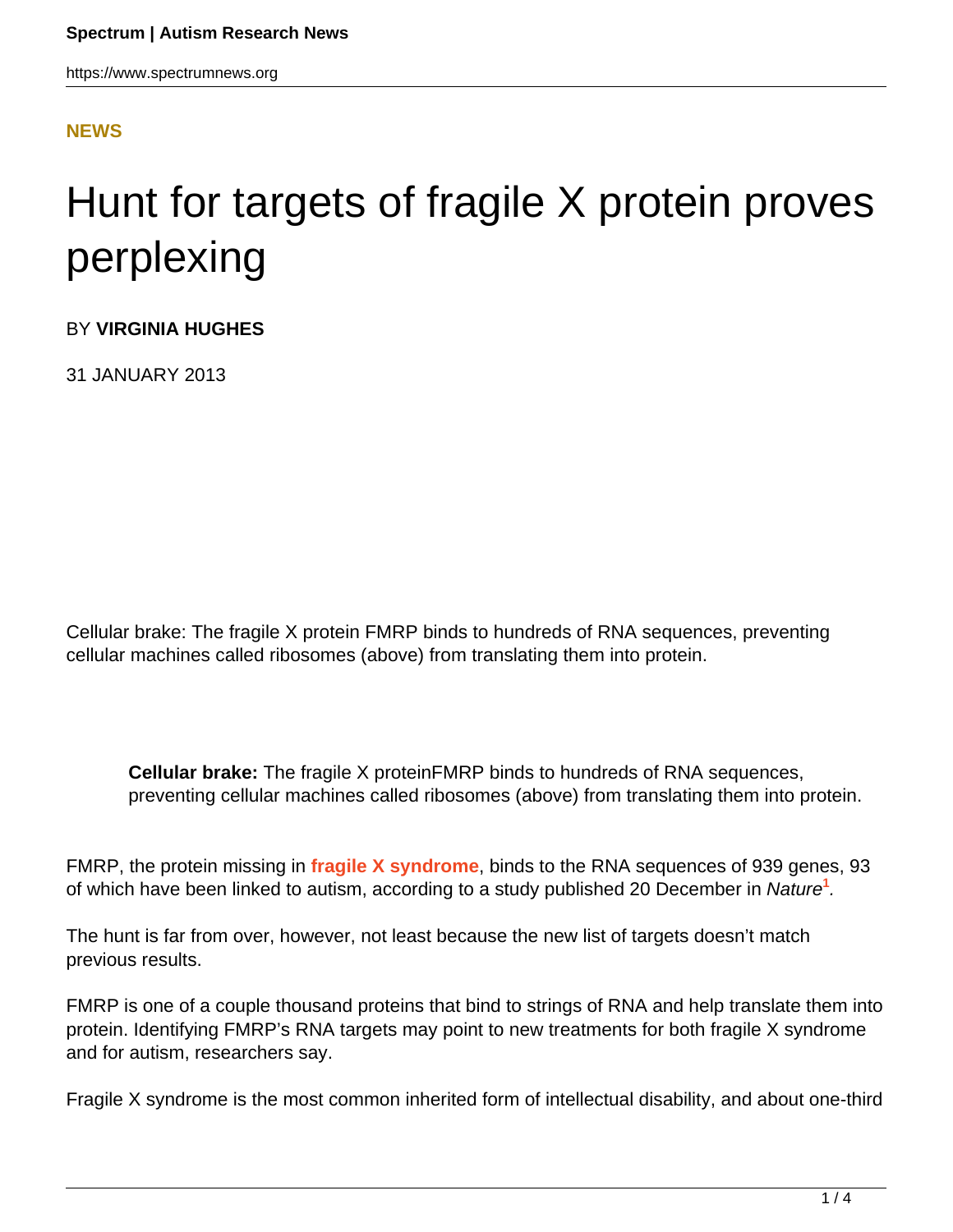of people with the syndrome show features of autism.

Finding FMRP's targets is proving difficult, however. The new study, led by **[Thomas Tuschl](/author/?author=https%3A%2F%2Fid.simonsfoundation.org%2Fthomastuschl)** of Rockefeller University in New York, doesn't entirely agree with previous work. Only about 20 percent of the FMRP targets identified in the Nature study overlap with the **[842 targets identified](https://www.spectrumnews.org/news/2011/fragile-x-protein-found-to-regulate-key-autism-candidates)** in 2011 by **[Robert Darnell](/author/?author=https%3A%2F%2Fid.simonsfoundation.org%2Fdarnelr)**'s lab, also at Rockefeller**[2](https://www.spectrumnews.org/news/2013/hunt-for-targets-of-fragile-x-protein-proves-perplexing#refs)** .

The Tuschl study is unique in that it pins down the precise sequences of RNA, or binding sites, at which FMRP connects. It turns out that FMRP is selective: It recognizes two short RNA sequences, each only four nucleotides long, according to the study.

"It has long been a problem to define the binding sites and the targets of FMRP," Tuschl says. The Darnell study "could not give you the binding site, which makes you extremely suspicious of whether these are real targets or not."

Darnell declined to comment on Tuschl's study.

Other experts argue that there are several ways to define a valid RNA target, and that both studies have merit. The more important question, they say, is how to narrow down these long lists to find targets most relevant to neurodevelopmental disorders.

"Just because two molecules talk to each other in a cell, that doesn't mean it's an important interaction for brain function," says **[Gary Bassell](/author/?author=https%3A%2F%2Fid.simonsfoundation.org%2Fgarybassell)**, professor of cell biology and neurology at Emory University in Atlanta, who was not involved in either study. "The challenge is to take all of this molecular biology data and say, which interactions are altered in fragile X and autism?"

## **Target practice:**

The production of protein from DNA involves many steps. DNA is transcribed into messenger RNA in the nucleus. Then, outside of the nucleus, the floating RNA attaches to a molecular machine called the ribosome, which translates it into protein.

The Darnell paper revealed that in the normal mouse brain, FMRP binds to RNAs and stalls protein production by blocking the action of ribosomes. This presumably allows the RNA to **[travel down a](https://www.spectrumnews.org/news/2010/researchers-identify-biological-roles-for-fragile-x-protein) [long neuronal branch](https://www.spectrumnews.org/news/2010/researchers-identify-biological-roles-for-fragile-x-protein)** to the **[synapse](http://www.spectrumnews.org/wiki/synapse)**, where one neuron makes contact with another. The RNA is then translated at synapses, instead of inside the cell body.

The mechanism makes sense, as mouse models of fragile X syndrome, which lack FMRP, show **[runaway protein synthesis](https://www.spectrumnews.org/news/2011/tuberous-sclerosis-fragile-x-may-be-molecular-opposites)** at synapses.

Identifying the RNAs that FMRP affects in this way is difficult, because many proteins bind to RNAs and many of them go after the same RNA sequences.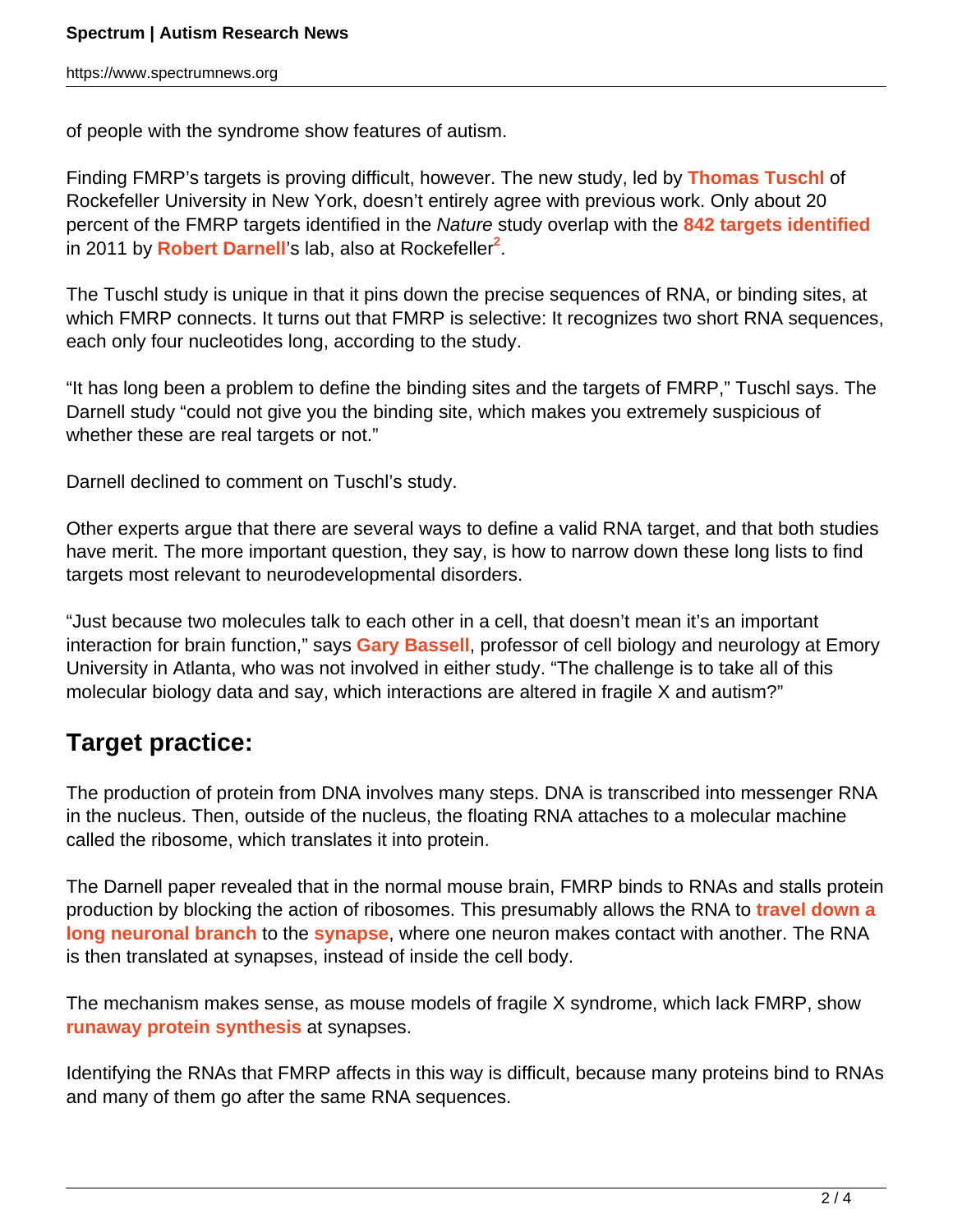"The degree of competition with other binding proteins defines a good or not-so-good target for FMRP," Tuschl says. "It makes that particular RNA more or less susceptible to the loss of FMRP."

Tuschl's team used a so-called 'crosslinking' technique in human embryonic cell lines. In this method, ultraviolet light freezes all RNA-FMRP interactions in place. The researchers then cut up the RNA-FMRP complexes into fragments and sequence them letter by letter.

The researchers found two RNA sequences, dubbed 'RNA recognition elements,' or RREs, that bind FMRP. About one-third of all RNAs have at least one RRE, and the strongest targets have many repeats of at least one RRE in their sequence.

The researchers ranked FMRP's best targets according to their abundance and how stably their RNA binds to FMRP. One of the top five genes is mTOR, which is involved in protein production and has been tied to cancer.

Other studies, using a variety of approaches, have also linked the mTOR pathway to **[fragile X](https://www.spectrumnews.org/news/2010/studies-tie-fragile-x-syndrome-to-famous-cancer-pathway) [syndrome](https://www.spectrumnews.org/news/2010/studies-tie-fragile-x-syndrome-to-famous-cancer-pathway)** and **[autism](https://www.spectrumnews.org/news/2008/autism-and-cancer-share-genetic-roots-researchers-find)**. Following up on this lead, the researchers found that 20 other FMRP targets are also part of the mTOR pathway, including four known autism genes: **[TSC1](https://gene.sfari.org/humangene/detail/tsc1)**, **[TSC2](https://gene.sfari.org/humangene/detail/tsc2)**, **[PRKCB](https://gene.sfari.org/GeneDetail/PRKCB#HG)** and **[PTEN](https://gene.sfari.org/humangene/detail/pten)**.

"Here, in this unbiased screen, they uncover a link to this pathway that other labs have been studying," Bassell says. "That's really very satisfying."

Along with the proteins encoded by the RNA targets identified, the RNAs themselves may prove to be useful drug targets. "There are a lot of promising RNA therapeutics out there," notes **[Sabarinath Jayaseelan](http://cnse.albany.edu/Home.aspx)**, a senior research scientist at the University of Albany who wrote a commentary about the new study**[3](https://www.spectrumnews.org/news/2013/hunt-for-targets-of-fragile-x-protein-proves-perplexing#refs)** .

One caveat of the study, Jayaseelan says, is that the experiments were done in embryonic cells rather than brain cells. "It has to be taken with a grain of salt, because we don't know what would happen in a neuronal environment."

In an interesting twist, the researchers do know something about FMRP's role in ovaries.

Although fragile X syndrome is a brain disorder, FMRP also affects other tissues, notably ovaries. Women with the syndrome are at an increased risk of premature ovarian insufficiency, a condition that causes menopause before age 40.

Tuschl's team found that ovaries of mice lacking FMRP show an excess of mTOR and TSC2.

The data suggest that there are dozens or even hundreds of other such good leads, notes **[Manuel](http://www.rockefeller.edu/labheads/tuschl/members.html) [Ascano](http://www.rockefeller.edu/labheads/tuschl/members.html)**, the postdoctoral fellow in Tuschl's lab who did the work. For example, other targets are